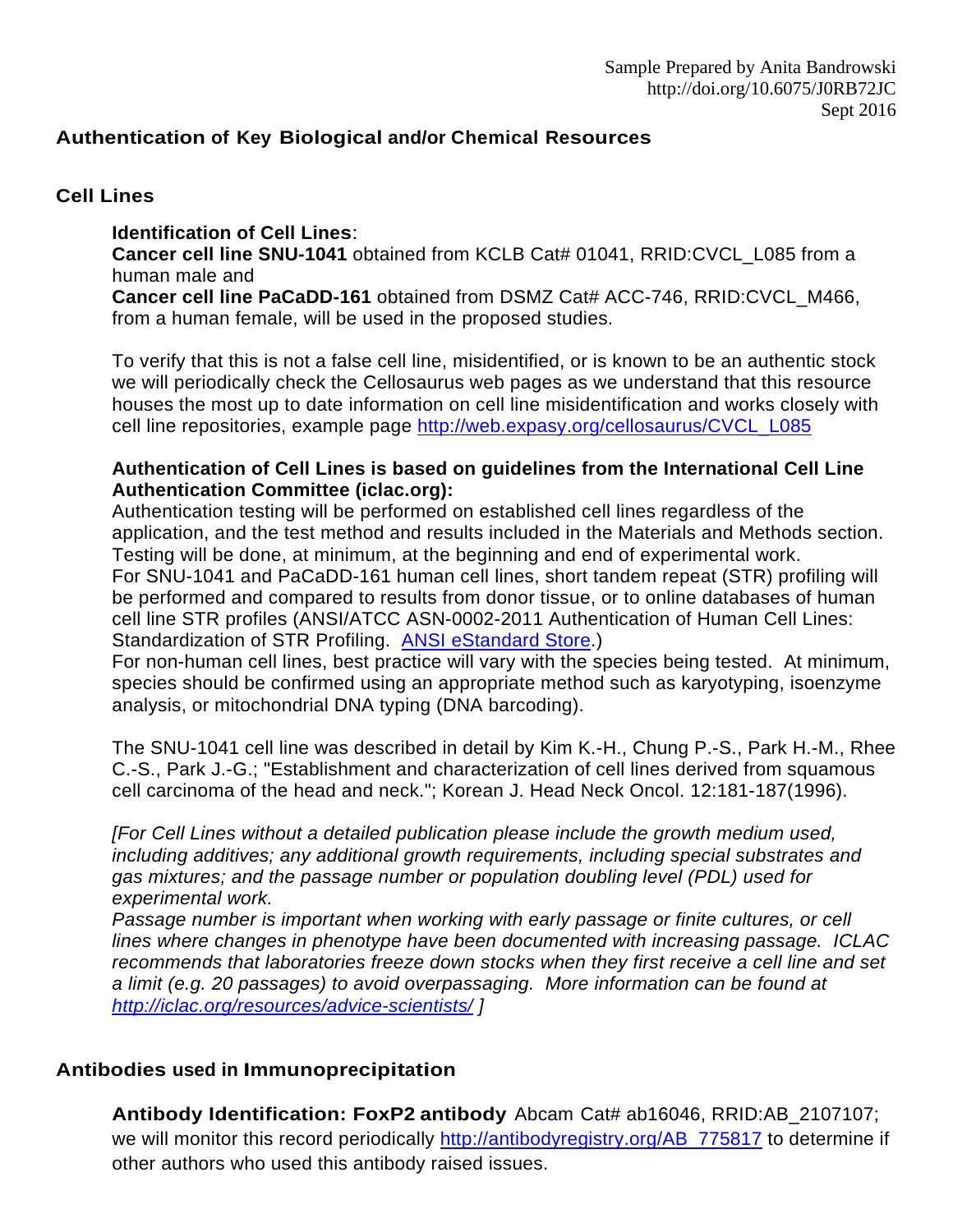## **Validation Techniques were selected according to the antibody validation pillars**

**(Uhlen et al, Nat.Meth.2016) [we are including known standard relevant validation techniques as examples below, \*indicates best option but this may not possible in all cases, citing your previous publications showing the validation technique was successfully used by your group is also important]:**

*[\*Genetic method]:* Complete or significant reduction in antibody signal after gene disruption or knockdown in the 129S6/SvEvTac-Foxp2<sup>tm1Momo</sup>/MomoRbrc Mus musculus Cat# RBRC04060 genetic mutant mouse from RBRC stock center at Riken, Japan. *[Independent antibodies]:* Correlation between two antibodies to the same target with nonoverlapping epitopes across several samples preferentially with differential expression of the target protein. We will immunopercipitate with the Abcam antibody and then use the second antibody in a IP-western. We have yet to identify the second antibody that will be used for this purpose, but we will make sure that the antibody is distinct from the Abcam antibody by verifying that the epitope that the second antibody recognizes is different and if this is not possible then we will ask the antibody vendor about the original manufacturer of both antibodies.

*[Mass Spec and IP]:* Target binding will be confirmed with mass spectrometry, but this does not normally give conclusive information about cross-reactivity, therefore we will confirm cross reactivity with Western Blot.

# **Antibodies used in Histology and Immunohistochemistry**

**Antibody Identification: FoxP2 antibody** Abcam Cat# ab16046, RRID:AB\_2107107; we will monitor this record periodically [http://antibodyregistry.org/AB\\_775817](http://antibodyregistry.org/AB_775817) to determine if other authors who used this antibody raised issues, some of this type of data is available in the comments section of the antibodyregistry.

### **Validation Techniques [examples]:**

*[\*Genetic method]:* Complete or significant reduction in antibody signal after gene disruption or knockdown in the 129S6/SvEvTac-Foxp2<sup>tm1Momo</sup>/MomoRbrc Mus musculus Cat# RBRC04060 genetic mutant mouse from RBRC stock center at Riken, Japan. *[\*Endogenous expression of tagged proteins]:* Target binding is confirmed by colocalization, often combined with the use of tag-specific antibody to identify recombinant protein versus endogenous protein target.

*[Independent antibodies]:* Correlation between two antibodies to the same target with nonoverlapping epitopes across several samples preferentially with differential expression of the target protein. We have yet to identify the second antibody that will be used for this purpose, but we will make sure that the antibody is distinct from the Abcam antibody by verifying that the epitope that the second antibody recognizes is different and if this is not possible then we will ask the antibody vendor about the original manufacturer of both antibodies.

*[Orthogonal methods]:* Correlation of protein abundance using an antibody-independent method across several samples with differential expression of the target protein.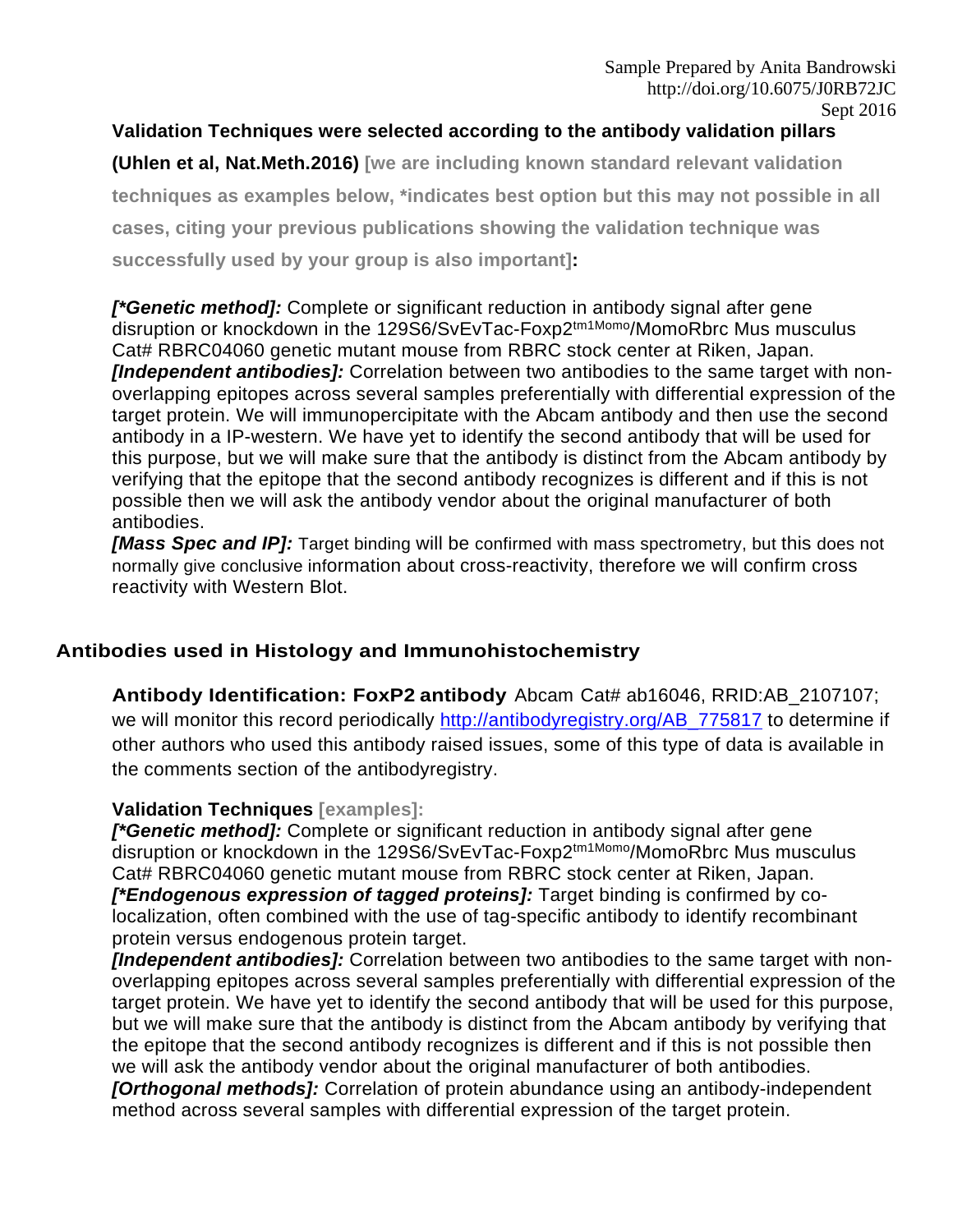All histology and immunohistochemistry will be performed by the {University} Histology core, directed by {Dr. Smith}, using standard methodologies.

Data about validation problems including lack of specificity or cross reactivity will be included in any resulting manuscript, as part of the antibody validation methods, if no manuscript is written, then relevant data will be submitted to a public data repository such as FigShare or antibodyregistry.org, and the catalog number as well as the RRID will be included in all publications, even single figures so that other authors may know that an issue has been raised about this antibody.

### **Antibodies used in Western Blotting**

**Antibody Identification: FoxP2 antibody** Abcam Cat# ab16046, RRID:AB\_2107107; we will monitor this record periodically [http://antibodyregistry.org/AB\\_775817](http://antibodyregistry.org/AB_775817) to determine if other authors who used this antibody raised issues, some of this type of data is available in the comments section of the antibodyregistry.

#### **Validation Techniques [examples]:**

*[Genetic method]:* Complete or significant reduction in antibody signal after gene disruption or knockdown in the 129S6/SvEvTac-Foxp2<sup>tm1Momo</sup>/MomoRbrc Mus musculus Cat# RBRC04060 genetic mutant mouse from RBRC stock center at Riken, Japan. *[Independent antibodies]:* Correlation between two antibodies to the same target with nonoverlapping epitopes across several samples preferentially with differential expression of the target protein. We have yet to identify the second antibody that will be used for this purpose, but we will make sure that the antibody is distinct from the Abcam antibody by verifying that the epitope that the second antibody recognizes is different and if this is not possible then we will ask the antibody vendor about the original manufacturer of both antibodies. *[Endogenous expression of tagged proteins]:* Target binding is confirmed by colocalization, often combined with the use of tag-specific antibody to identify recombinant

protein versus endogenous protein target.

*[Orthogonal methods]:* Correlation of protein abundance using an antibody-independent method across several samples with differential expression of the target protein.

Data about validation problems including lack of specificity or cross reactivity will be included in any resulting manuscript, as part of the antibody validation methods, if no manuscript is written, then relevant data will be submitted to a public data repository such as FigShare or antibodyregistry.org, and the catalog number as well as the RRID will be included in all publications, even single figures so that other authors may know that an issue has been raised about this antibody.

### **Antibodies used in Flow Cytometry**

**Antibody Identification: FoxP2 antibody** Abcam Cat# ab16046, RRID:AB\_2107107; we will monitor this record periodically [http://antibodyregistry.org/AB\\_775817](http://antibodyregistry.org/AB_775817) to determine if other authors who used this antibody raised issues, some of this type of data is available in the comments section of the antibodyregistry.

### **Validation Techniques:**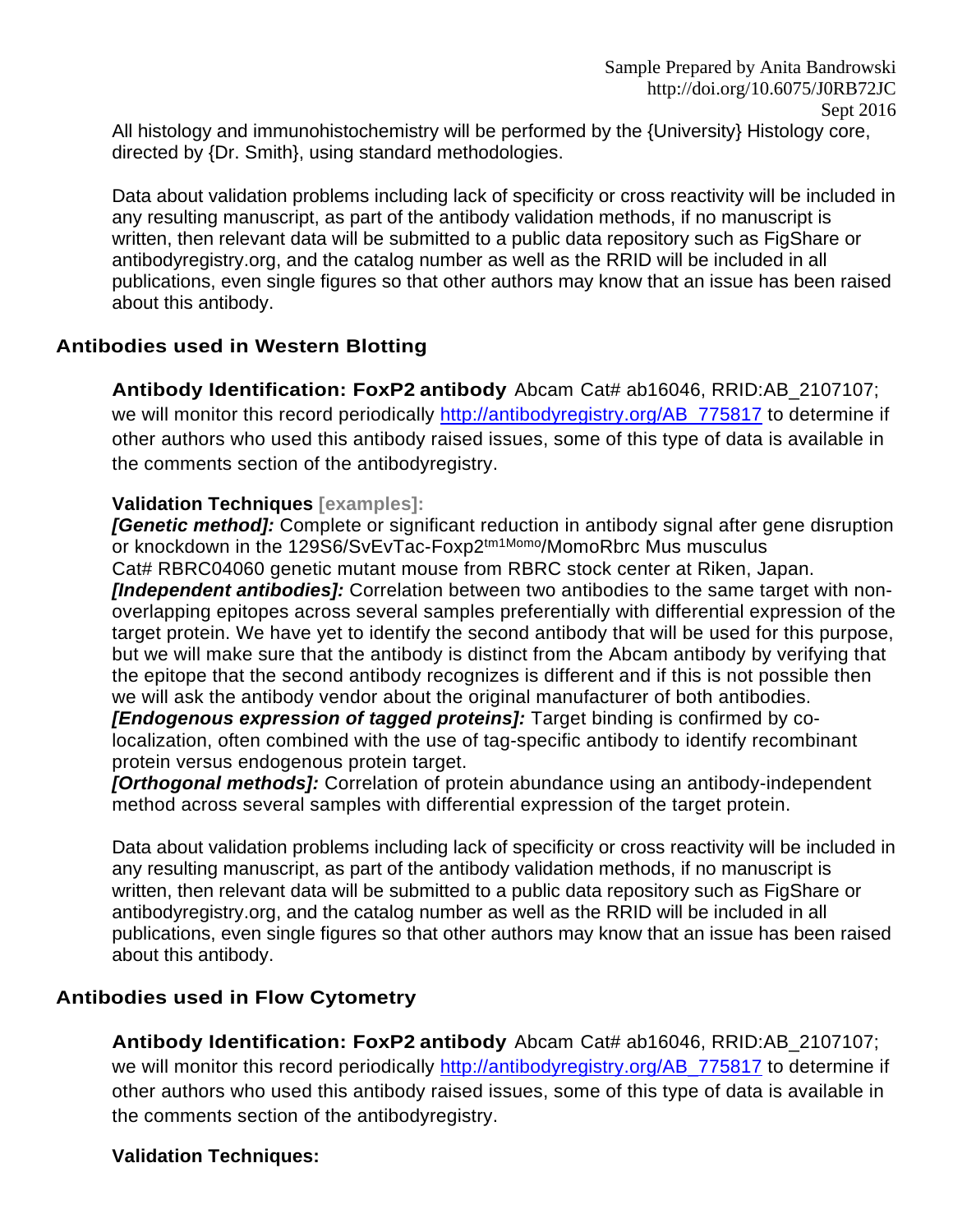*[\*Orthogonal methods]:* Correlation of protein abundance using an antibody-independent method across several samples with differential expression of the target protein. *[Genetic method]:* Complete or significant reduction in antibody signal after gene disruption or knockdown in the 129S6/SvEvTac-Foxp2<sup>tm1Momo</sup>/MomoRbrc Mus musculus Cat# RBRC04060 genetic mutant mouse from RBRC stock center at Riken, Japan. *[Independent antibodies]:* Correlation between two antibodies to the same target with nonoverlapping epitopes across several samples preferentially with differential expression of the target protein. We have yet to identify the second antibody that will be used for this purpose, but we will make sure that the antibody is distinct from the Abcam antibody by verifying that the epitope that the second antibody recognizes is different and if this is not possible then we will ask the antibody vendor about the original manufacturer of both antibodies. *[Endogenous expression of tagged proteins]:* Target binding is confirmed by colocalization, often combined with the use of tag-specific antibody to identify recombinant protein versus endogenous protein target.

Data about validation problems including lack of specificity or cross reactivity will be included in any resulting manuscript, as part of the antibody validation methods, if no manuscript is written, then relevant data will be submitted to a public data repository such as FigShare or antibodyregistry.org, and the catalog number as well as the RRID will be included in all publications, even single figures so that other authors may know that an issue has been raised about this antibody.

#### **Antibodies used in Sandwich Assays**

**Antibody Identification: FoxP2 antibody** Abcam Cat# ab16046, RRID:AB\_2107107; we will monitor this record periodically [http://antibodyregistry.org/AB\\_775817](http://antibodyregistry.org/AB_775817) to determine if other authors who used this antibody raised issues, some of this type of data is available in the comments section of the antibodyregistry.

#### **Validation Techniques [examples]:**

*[Genetic method]:* Complete or significant reduction in antibody signal after gene disruption or knockdown in the 129S6/SvEvTac-Foxp2<sup>tm1Momo</sup>/MomoRbrc Mus musculus Cat# RBRC04060 genetic mutant mouse from RBRC stock center at Riken, Japan. *[Independent antibodies]:* Correlation between two antibodies to the same target with nonoverlapping epitopes across several samples preferentially with differential expression of the target protein. We have yet to identify the second antibody that will be used for this purpose, but we will make sure that the antibody is distinct from the Abcam antibody by verifying that the epitope that the second antibody recognizes is different and if this is not possible then we will ask the antibody vendor about the original manufacturer of both antibodies. *[Orthogonal methods]:* Correlation of protein abundance using an antibody-independent method across several samples with differential expression of the target protein.

Data about validation problems including lack of specificity or cross reactivity will be included in any resulting manuscript, as part of the antibody validation methods, if no manuscript is written, then relevant data will be submitted to a public data repository such as FigShare or antibodyregistry.org, and the catalog number as well as the RRID will be included in all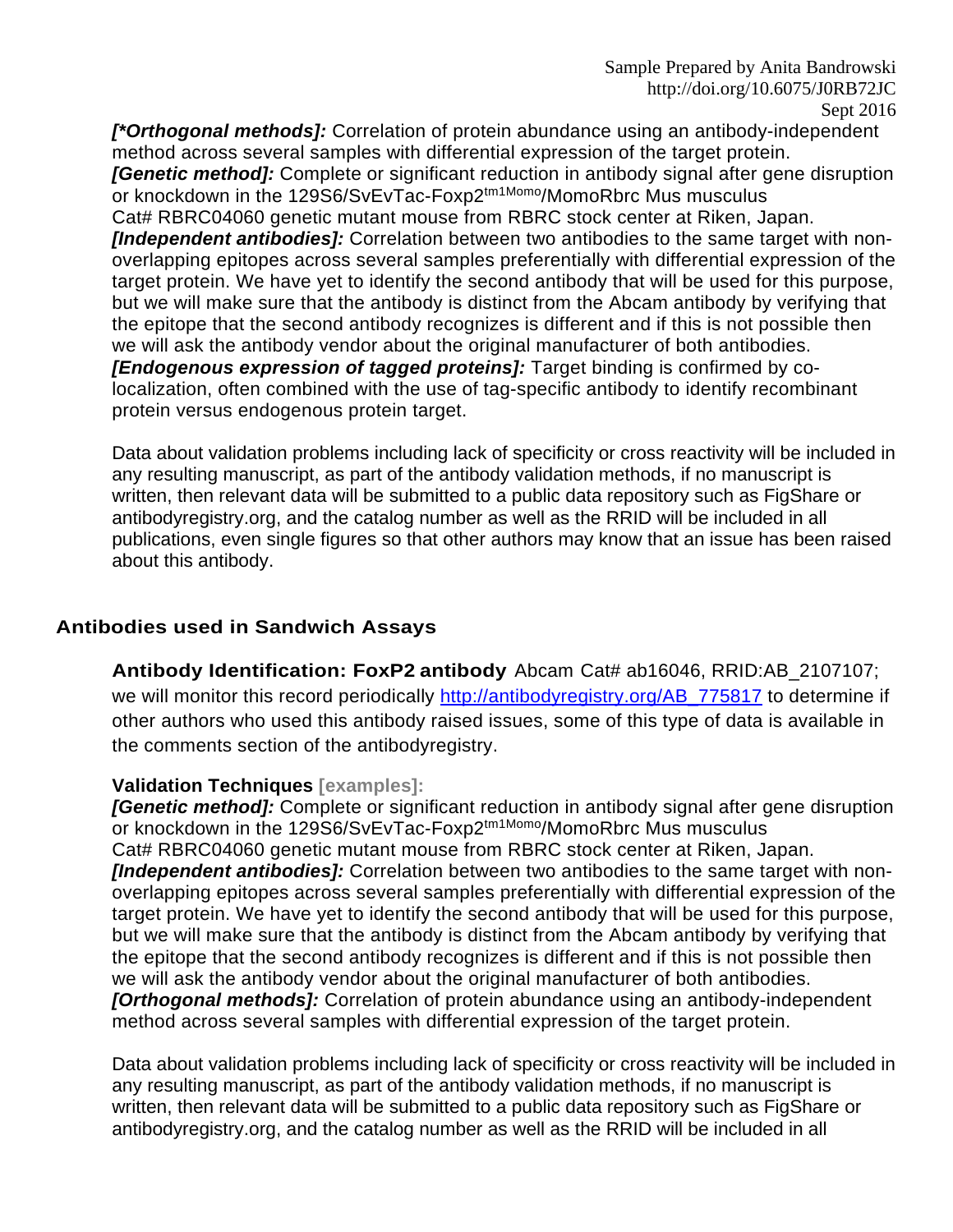### **Antibodies used in Reverse phase protein arrays**

**Antibody Identification: FoxP2 antibody** Abcam Cat# ab16046, RRID:AB\_2107107; we will monitor this record periodically [http://antibodyregistry.org/AB\\_775817](http://antibodyregistry.org/AB_775817) to determine if other authors who used this antibody raised issues, some of this type of data is available in the comments section of the antibodyregistry.

### **Validation Techniques [examples]:**

*[Genetic method]:* Complete or significant reduction in antibody signal after gene disruption or knockdown in the 129S6/SvEvTac-Foxp2<sup>tm1Momo</sup>/MomoRbrc Mus musculus Cat# RBRC04060 genetic mutant mouse from RBRC stock center at Riken, Japan. *[Independent antibodies]:* Correlation between two antibodies to the same target with nonoverlapping epitopes across several samples preferentially with differential expression of the target protein. We have yet to identify the second antibody that will be used for this purpose, but we will make sure that the antibody is distinct from the Abcam antibody by verifying that the epitope that the second antibody recognizes is different and if this is not possible then we will ask the antibody vendor about the original manufacturer of both antibodies. *[Orthogonal methods]:* Correlation of protein abundance using an antibody-independent method across several samples with differential expression of the target protein.

Data about validation problems including lack of specificity or cross reactivity will be included in any resulting manuscript, as part of the antibody validation methods, if no manuscript is written, then relevant data will be submitted to a public data repository such as FigShare or antibodyregistry.org, and the catalog number as well as the RRID will be included in all publications, even single figures so that other authors may know that an issue has been raised about this antibody.

### **Key Chemical resources for all experiments**

### **Identification of Key Chemical resources**:

KAPA Library Amplification Kit (Kappa Biosystems Cat# KK2611) SUPERase-In RNase Inhibitor (Life Technologies Cat# AM2694) Illumina TruSeq small RNA cloning adapters and barcoded primers (Illumina Cat# RS-200- 0012)

### **Validation of Key Chemical resources for all experiments**

All new lots of specialty chemicals purchased from commercial vendors will be subjected to basic chemical validation methods, including Mass Spec, measuring melting point or boiling point, as appropriate, to determine if the chemical sold fulfills the purity stated in the material data sheet. Additionally, new batches of chemicals will be run along side of the existing batch for the same samples so that lot variability can be controlled for.